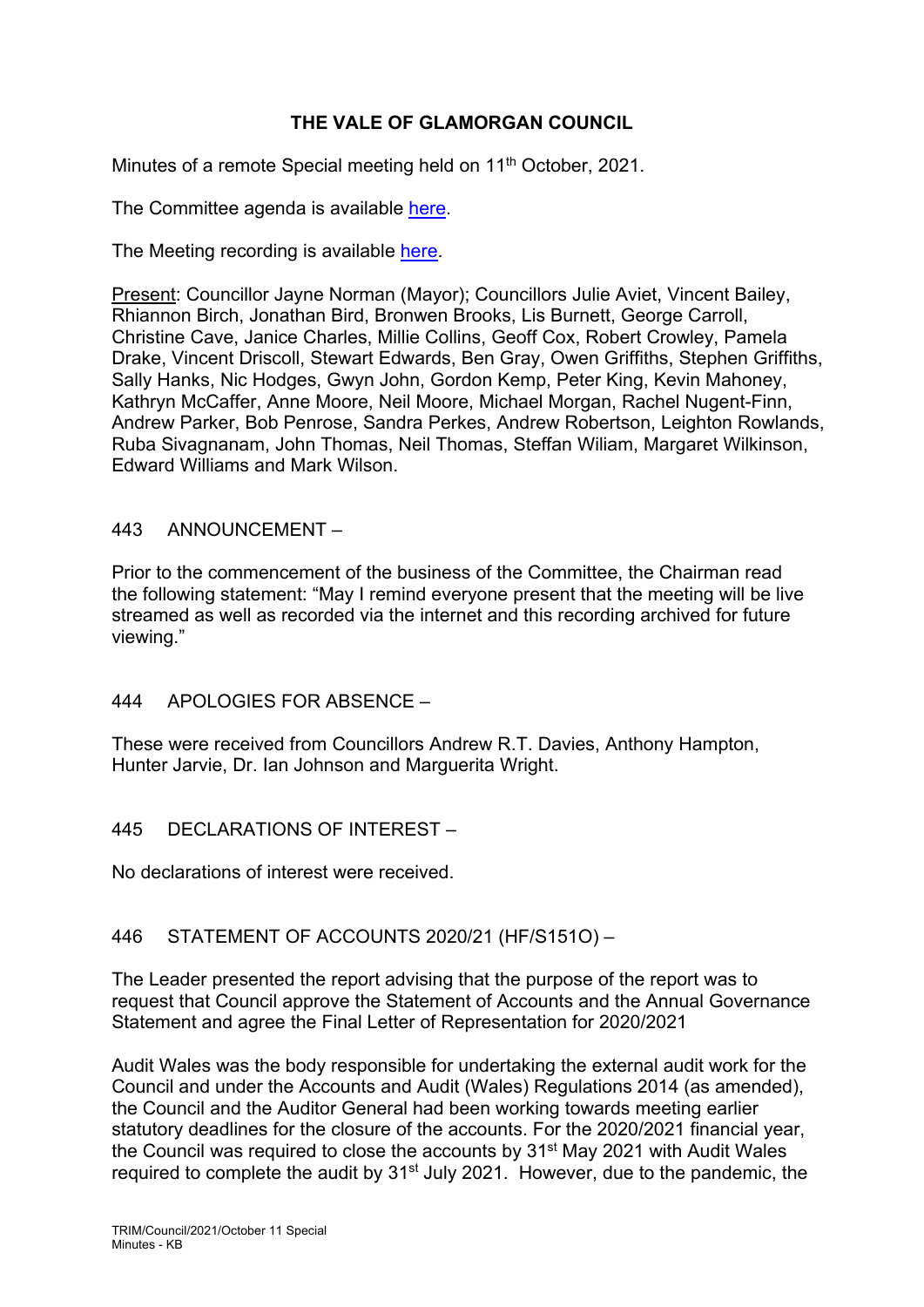dates had been revised by Welsh Government with Local Authorities being required to complete their 2020/2021 accounts by 31<sup>st</sup> August 2021 with the intention that Audit Wales complete their audit by 30<sup>th</sup> November 2021.

The Leader stated he was very pleased to report to Council that the draft accounts had been handed to Audit Wales on 30<sup>th</sup> June and the audited accounts were therefore before Council for approval. The Appointed Auditor intended to sign the 2020/21 financial statements on 12<sup>th</sup> October 2021.

Council was further informed that the Auditor General had stated that despite the challenging circumstances, Council staff had fully engaged in the audit process and effectively supported the audit by providing good quality draft accounts with supporting working papers and responding to audit queries on a timely basis.

The Leader took the opportunity to acknowledge the work of the Audit Wales team in completing the audit which he said had enabled the Council to consider the accounts at the meeting. The Leader also drew Council's attention to the fact that group accounts had been produced for 2020/21 which included the first full year of trading for the Big Fresh Catering Company which was wholly owned by the Council. The presentation of the Group Accounts had also been agreed by Audit Wales.

In the report to Council the Auditor General had also stated that the Financial Statements:

- gave a true and fair view of the financial position of the Vale of Glamorgan Council and the Vale of Glamorgan Council's Group as at 31 March 2021 and of its income and expenditure for the year ended; and
- had been properly prepared in accordance with legislative requirements and international accounting standards as interpreted and adapted by the Code of Practice on Local Authority Accounting in the United Kingdom 2020-21.

It was also the intention of the Appointed Auditor to issue an unqualified audit report on the Financial Statements once the relevant Council Officers had provided a signed Final Letter of Representation. Under the Accounts and Audit Regulations (as amended), the Statement of Accounts had to be approved before the  $30<sup>th</sup>$  November and signed and dated by the Mayor as Chairman of the Council. In addition, the Annual Governance Statement needed to be formally approved by Council and signed and dated by the Leader of the Council.

The Leader further informed Council that on 23<sup>rd</sup> September the Governance and Audit Committee had considered an agenda item entitled "Audit of the 2020/21 Financial Statements - Reporting to Those Charged with Governance " with Members of the Committee being in agreement with the Statement of Accounts as presented to them.

The Leader concluded by moving the approval of the recommendations as contained within the report before Council. This was duly seconded by Councillor Lis Burnett.